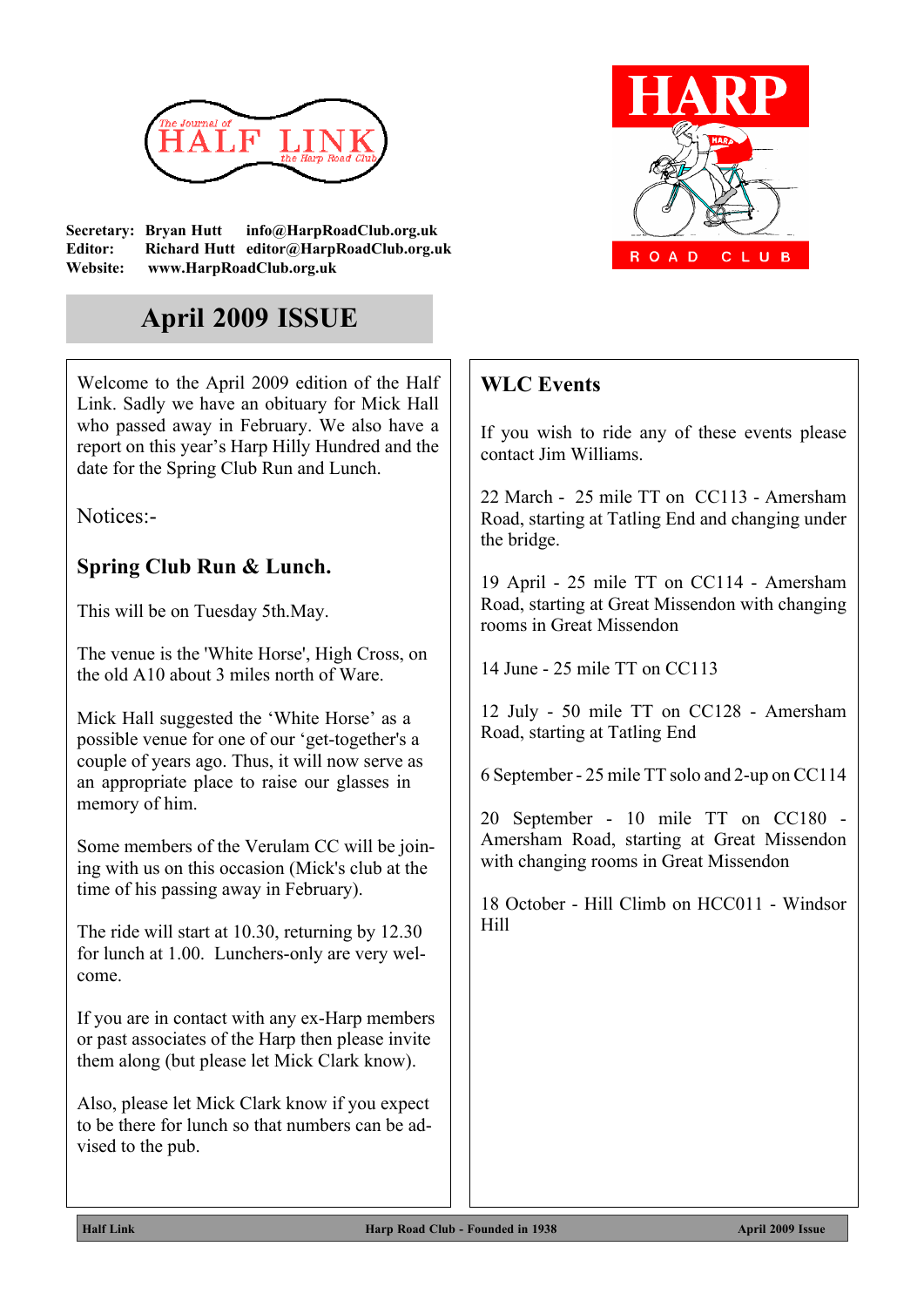### **HARP HILLY HUNDRED 2009**

Sunday 25th. January dawned as another day of wet and miserable weather with water-filled potholes on roads and lanes for the first event in the Chiltern Classics series. Particularly risky potholes down Rucklers Lane to the finish led Malcolm and Mick C to re-route to avoid that stretch. Thus the conditions did not promise a large entry. But 55, surprisingly cheerful, riders chanced their arms (and legs) to be the first to benefit either directly or indirectly from the innovations and changes made this year.

1 - Direction arrows prepared by Alison and Malcolm - 50+ to be placed along the route on the preceding Friday and Saturday by Malcolm and Mick C, a task which took many hours and miles under their wheels.<sup>\*</sup> The arrows were recovered by Malcolm and Alison just before the weather turned to heavy snow another; onerous job.

Our thanks go to Plowman Craven Associates for meeting the cost of the arrows.

2 - Harp members turning-up on the day to help or ride (Pete Cookson was down to ride) were invited to bring along a dozen or so energy bars, etc., suitable for offering to the starters (to go with the provided tea and coffee). This obviated the need to prepare cheese rolls, ham rolls and the like as in the past (and which didn't seem to be missed). As usual, victuals for the finishers were purchased when the start was history and thus numbers known.

3 - A small change was to add a line for Car Registration Number on entrants' Registration Forms. Thus, if any car is still on site when we wish to lock the gates after the event we stand a chance of not impounding an entrant's vehicle by mistake (but we can still do if the feeling so takes us).

4 - Richard's new barcoded HHH Card system worked well. When ready to start a rider scanned his/her card to record their start time allowing riders to start whenever they wished.

If for any reason a rider wished to change to a later start time they had simply to re-scan their their HHH Card.

Similarly their cards were scanned to record their finish times and, if successful, their personalised Certificates were ready within a minute or so of them finishing.

The new style HHH Cards can be used again and again (unless badly treated by weather or the user) and only 6 were not received back at the finish. How



ever, as a result of having a 'Return To' address on the reverse side, 4 were subsequently received by post.

The cost of the cards (300) to the club was £20.

5a At the last AGM the entry fee was raised from £5 to £10 with the objective of raising the amount donated to Charity. There were no remarks concerning the £10 entry from any rider or helper. Notices advised that at least half of the entry fees would be donated to charity.

5b A late change made on the day was to hold the entry fee for the 50km ride at £5. The rational was half-the-distance, half-the-cost but it could would have been argued (by Dave, Jim and others of like mind but not present on the day) half-the-suffering, double-the-cost. Very few ride the shorter distance so it makes only a very, very small reduction in the amount available for Charity.

And the bare statistics ???

Entries: Total 55, Qualifiers 30, Non-qualifiers 14, DNFs 11

Riders in each Category: A 7, B 35, C 6, D 7.

HHH Shield for 2009 ...... Hemel Hempstead CC with 5 qualifiers.

Income £525 including £10 donation from a rider who did not enter.

With £300 to Charity (RSPCA for 2009) leaves just over £50 to club funds.

And to finish.............

Harp helpers on the day ..... Malcolm P, Wally, Richard, Bryan, Mick C, Mick K,

And lastly,

 $\overline{\phantom{a}}$  , where  $\overline{\phantom{a}}$ 

A big thanks to Malcolm as Organiser of yet another successfully run event (clearly acknowledged by the riders who almost all expressed thanks for the event and none made adverse comments).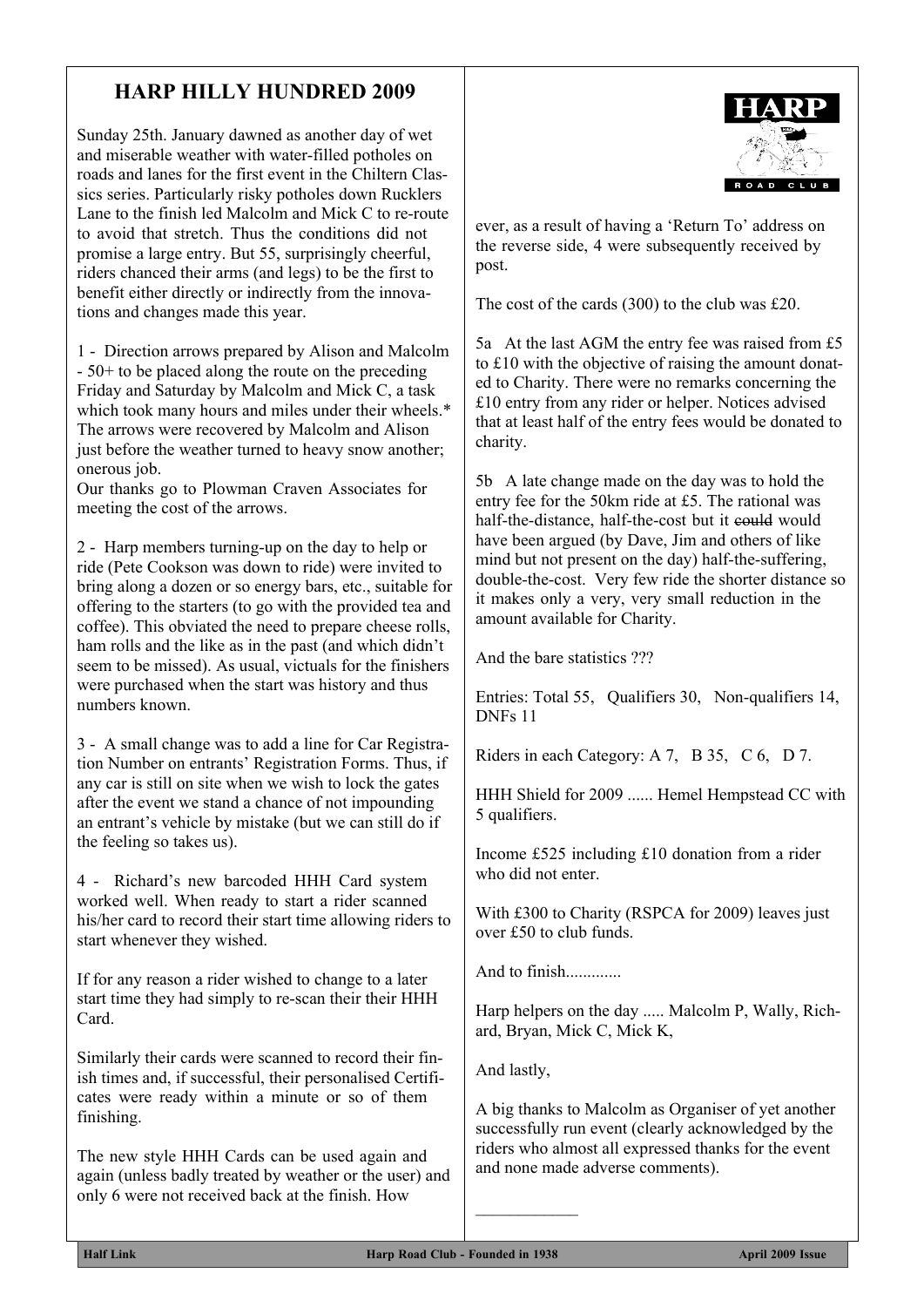#### **MICK HALL**

Mick passed away on 24th. February after many months of suffering, leaving us with so many memories of him.

Mick joined the Harp in the late -1960s and in addition to the regular club rides (which he took his share as leader) he soon became involved in all the club's activities. He quickly showed his willingness to get involved by helping organise the club's Annual Dinner and throughout the '70s he served in so many ways. Committee roles included General Secretary, Road Race Secretary, Press Secretary and Editor of the Half Link.

He organised many of the club's promotions including a couple of Harp Hilly Hundreds, the Harp Chiltern Grande Prix in '74 & '75, the BCF W. London Division Championship in '79 and other road-races.



He married Pam in this period and Pam also became an active member of the Harp.

Mick left the club in the 1980s but rejoined as an Associate Member in 2004.

Mick was not only a strong rider but a strong character with firm views and very capable and determined in all he undertook. All this and a great sense of ever-ready humour which will not be easy to forget.

My earliest memory of Mick would have been on my

-----------------------



Also, he was very much involved with the Harrow Cycling Festival '74 & '75, especially in raising sponsorship.

He enjoyed touring, YHA weekends and racing against the clock (10s to 100s) often on 81" fixed and beat the hour for 25 miles, on the road, track and a few hill-climbs. Mick was a strong rider, not often winning but always well placed. He also suffered in one or two Harp Hilly Hundreds.

first club run just after joining the club. He was riding beside me and gave me advice to change down to a lower gear as I would find it easier going. I duly did so and have always remembered those wise words.

Later on when Mick was Press Secretary, he would get reports printed in the local newspaper. One week I got a mention where it stated my name and that I was a cycle racing enthusiast from Edgware, Mick's wording slightly changed by the newspaper editor. So